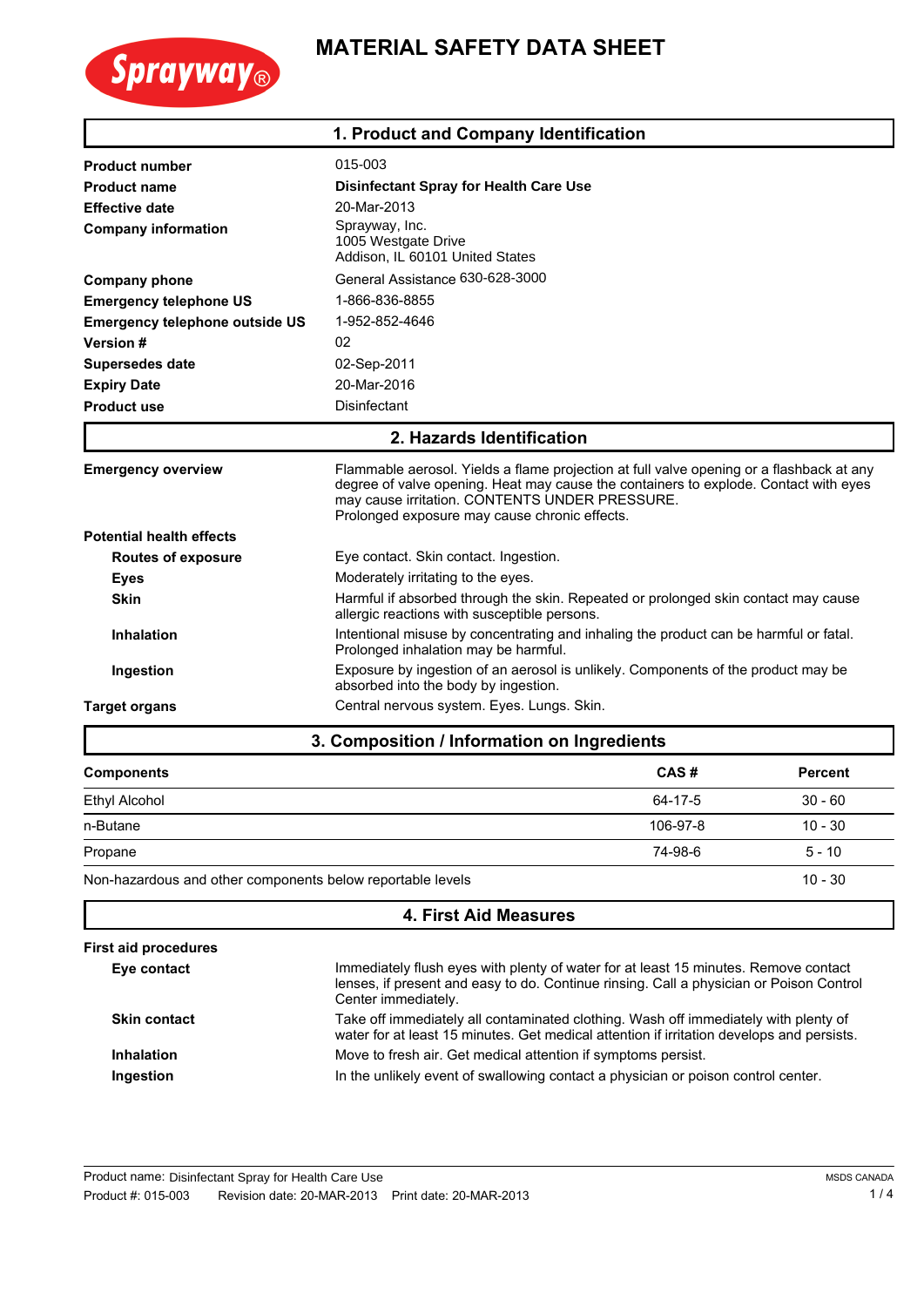| 5. Fire Fighting Measures                                         |                                                                                                                                                                                                                                                                                                                                                                                                                                                                                                                                                                                                                                                                                                                                                                                                               |                                                                                                                                                                                                                        |                                                                                                                                                                                                                                                                                                                                                                                                                                                        |                                                                                                                                                                                      |
|-------------------------------------------------------------------|---------------------------------------------------------------------------------------------------------------------------------------------------------------------------------------------------------------------------------------------------------------------------------------------------------------------------------------------------------------------------------------------------------------------------------------------------------------------------------------------------------------------------------------------------------------------------------------------------------------------------------------------------------------------------------------------------------------------------------------------------------------------------------------------------------------|------------------------------------------------------------------------------------------------------------------------------------------------------------------------------------------------------------------------|--------------------------------------------------------------------------------------------------------------------------------------------------------------------------------------------------------------------------------------------------------------------------------------------------------------------------------------------------------------------------------------------------------------------------------------------------------|--------------------------------------------------------------------------------------------------------------------------------------------------------------------------------------|
| <b>Flammable properties</b>                                       | flash back.                                                                                                                                                                                                                                                                                                                                                                                                                                                                                                                                                                                                                                                                                                                                                                                                   |                                                                                                                                                                                                                        | Flammable by WHMIS criteria. Heat may cause the containers to explode. Ruptured                                                                                                                                                                                                                                                                                                                                                                        | cylinders may rocket. Vapors may travel considerable distance to a source of ignition and                                                                                            |
| <b>Extinguishing media</b>                                        |                                                                                                                                                                                                                                                                                                                                                                                                                                                                                                                                                                                                                                                                                                                                                                                                               |                                                                                                                                                                                                                        |                                                                                                                                                                                                                                                                                                                                                                                                                                                        |                                                                                                                                                                                      |
| Suitable extinguishing media<br><b>Protection of firefighters</b> |                                                                                                                                                                                                                                                                                                                                                                                                                                                                                                                                                                                                                                                                                                                                                                                                               | Foam. Dry chemical. Carbon dioxide (CO2).                                                                                                                                                                              |                                                                                                                                                                                                                                                                                                                                                                                                                                                        |                                                                                                                                                                                      |
| Protective equipment and<br>precautions for firefighters          | SCBA.                                                                                                                                                                                                                                                                                                                                                                                                                                                                                                                                                                                                                                                                                                                                                                                                         |                                                                                                                                                                                                                        | Containers should be cooled with water to prevent vapor pressure build up. Some of<br>these materials, if spilled, may evaporate leaving a flammable residue. Do not direct<br>water at source of leak or safety devices as icing may occur. For massive fire in cargo<br>fire burn out. Firefighters must use standard protective equipment including flame<br>retardant coat, helmet with face shield, gloves, rubber boots, and in enclosed spaces, | area, use unmanned hose holder or monitor nozzles, if possible. If not, withdraw and let                                                                                             |
| Unusual fire & explosion hazards                                  | flash back.                                                                                                                                                                                                                                                                                                                                                                                                                                                                                                                                                                                                                                                                                                                                                                                                   |                                                                                                                                                                                                                        | Flammable by WHMIS criteria. Heat may cause the containers to explode. Ruptured                                                                                                                                                                                                                                                                                                                                                                        | cylinders may rocket. Vapors may travel considerable distance to a source of ignition and                                                                                            |
|                                                                   |                                                                                                                                                                                                                                                                                                                                                                                                                                                                                                                                                                                                                                                                                                                                                                                                               | 6. Accidental Release Measures                                                                                                                                                                                         |                                                                                                                                                                                                                                                                                                                                                                                                                                                        |                                                                                                                                                                                      |
| <b>Methods for containment</b>                                    |                                                                                                                                                                                                                                                                                                                                                                                                                                                                                                                                                                                                                                                                                                                                                                                                               |                                                                                                                                                                                                                        | Stop leak if you can do so without risk. If possible, turn leaking containers so that gas<br>escapes rather than liquid. Move the cylinder to a safe and open area if the leak is<br>air and will spread along ground and collect in low or confined areas (sewers,                                                                                                                                                                                    | irreparable. Stop the flow of material, if this is without risk. Many gases are heavier than<br>basements, tanks). Prevent entry into waterways, sewer, basements or confined areas. |
| Methods for cleaning up                                           |                                                                                                                                                                                                                                                                                                                                                                                                                                                                                                                                                                                                                                                                                                                                                                                                               | Clean up in accordance with all applicable regulations. Ventilate the area. Use a<br>non-combustible material like vermiculite, sand or earth to soak up the product and place<br>into a container for later disposal. |                                                                                                                                                                                                                                                                                                                                                                                                                                                        |                                                                                                                                                                                      |
|                                                                   |                                                                                                                                                                                                                                                                                                                                                                                                                                                                                                                                                                                                                                                                                                                                                                                                               | thoroughly to remove residual contamination.                                                                                                                                                                           | Small Spills: Wipe up with absorbent material (e.g. cloth, fleece). Clean surface                                                                                                                                                                                                                                                                                                                                                                      |                                                                                                                                                                                      |
|                                                                   |                                                                                                                                                                                                                                                                                                                                                                                                                                                                                                                                                                                                                                                                                                                                                                                                               | 7. Handling and Storage                                                                                                                                                                                                |                                                                                                                                                                                                                                                                                                                                                                                                                                                        |                                                                                                                                                                                      |
| <b>Handling</b><br><b>Storage</b>                                 | Pressurized container: Do not pierce or burn, even after use. When using do not smoke.<br>DO NOT handle, store or open near an open flame, sources of heat or sources of<br>ignition. Protect material from direct sunlight. Do not cut, weld, solder, drill, grind, or<br>expose containers to heat, flame, sparks, or other sources of ignition. Do not use if spray<br>button is missing or defective. Do not re-use empty containers. Wear personal protective<br>equipment. Avoid prolonged exposure.<br>Contents under pressure. Do not puncture, incinerate or crush. Keep away from heat and<br>sources of ignition. Avoid exposure to long periods of sunlight. Keep at temperature not<br>exceeding 49 °C. Store in a well-ventilated place. Keep out of the reach of children. Level<br>2 Aerosol. |                                                                                                                                                                                                                        |                                                                                                                                                                                                                                                                                                                                                                                                                                                        |                                                                                                                                                                                      |
|                                                                   |                                                                                                                                                                                                                                                                                                                                                                                                                                                                                                                                                                                                                                                                                                                                                                                                               |                                                                                                                                                                                                                        |                                                                                                                                                                                                                                                                                                                                                                                                                                                        |                                                                                                                                                                                      |
|                                                                   |                                                                                                                                                                                                                                                                                                                                                                                                                                                                                                                                                                                                                                                                                                                                                                                                               | 8. Exposure Controls / Personal Protection                                                                                                                                                                             |                                                                                                                                                                                                                                                                                                                                                                                                                                                        |                                                                                                                                                                                      |
| <b>Exposure limits</b>                                            |                                                                                                                                                                                                                                                                                                                                                                                                                                                                                                                                                                                                                                                                                                                                                                                                               |                                                                                                                                                                                                                        |                                                                                                                                                                                                                                                                                                                                                                                                                                                        |                                                                                                                                                                                      |
| <b>ACGIH</b>                                                      | CAS#                                                                                                                                                                                                                                                                                                                                                                                                                                                                                                                                                                                                                                                                                                                                                                                                          | <b>TWA</b>                                                                                                                                                                                                             | <b>STEL</b>                                                                                                                                                                                                                                                                                                                                                                                                                                            |                                                                                                                                                                                      |
| <b>Components</b>                                                 |                                                                                                                                                                                                                                                                                                                                                                                                                                                                                                                                                                                                                                                                                                                                                                                                               |                                                                                                                                                                                                                        |                                                                                                                                                                                                                                                                                                                                                                                                                                                        | Ceiling                                                                                                                                                                              |
| <b>Ethyl Alcohol</b><br>n-Butane                                  | 64-17-5<br>106-97-8                                                                                                                                                                                                                                                                                                                                                                                                                                                                                                                                                                                                                                                                                                                                                                                           | 1000 ppm<br>1000 ppm                                                                                                                                                                                                   | 1000 ppm<br>Not established                                                                                                                                                                                                                                                                                                                                                                                                                            | Not established<br>Not established                                                                                                                                                   |
| Propane                                                           | 74-98-6                                                                                                                                                                                                                                                                                                                                                                                                                                                                                                                                                                                                                                                                                                                                                                                                       | 1000 ppm                                                                                                                                                                                                               | Not established                                                                                                                                                                                                                                                                                                                                                                                                                                        | Not established                                                                                                                                                                      |
|                                                                   |                                                                                                                                                                                                                                                                                                                                                                                                                                                                                                                                                                                                                                                                                                                                                                                                               |                                                                                                                                                                                                                        |                                                                                                                                                                                                                                                                                                                                                                                                                                                        |                                                                                                                                                                                      |
| Personal protective equipment                                     |                                                                                                                                                                                                                                                                                                                                                                                                                                                                                                                                                                                                                                                                                                                                                                                                               |                                                                                                                                                                                                                        |                                                                                                                                                                                                                                                                                                                                                                                                                                                        |                                                                                                                                                                                      |
| Eye / face protection                                             | Do not get in eyes. Chemical goggles are recommended.                                                                                                                                                                                                                                                                                                                                                                                                                                                                                                                                                                                                                                                                                                                                                         |                                                                                                                                                                                                                        |                                                                                                                                                                                                                                                                                                                                                                                                                                                        |                                                                                                                                                                                      |
| <b>Skin protection</b>                                            | Chemical resistant gloves.                                                                                                                                                                                                                                                                                                                                                                                                                                                                                                                                                                                                                                                                                                                                                                                    |                                                                                                                                                                                                                        |                                                                                                                                                                                                                                                                                                                                                                                                                                                        |                                                                                                                                                                                      |
| <b>Respiratory protection</b>                                     |                                                                                                                                                                                                                                                                                                                                                                                                                                                                                                                                                                                                                                                                                                                                                                                                               | appropriate certified respirators.                                                                                                                                                                                     | When workers are facing concentrations above the exposure limit they must use                                                                                                                                                                                                                                                                                                                                                                          |                                                                                                                                                                                      |
|                                                                   |                                                                                                                                                                                                                                                                                                                                                                                                                                                                                                                                                                                                                                                                                                                                                                                                               | 9. Physical & Chemical Properties                                                                                                                                                                                      |                                                                                                                                                                                                                                                                                                                                                                                                                                                        |                                                                                                                                                                                      |
| Appearance                                                        |                                                                                                                                                                                                                                                                                                                                                                                                                                                                                                                                                                                                                                                                                                                                                                                                               | Compressed liquefied gas.                                                                                                                                                                                              |                                                                                                                                                                                                                                                                                                                                                                                                                                                        |                                                                                                                                                                                      |

Product name: Disinfectant Spray for Health Care Use

Product #: 015-003 Revision date: 20-MAR-2013 Print date: 20-MAR-2013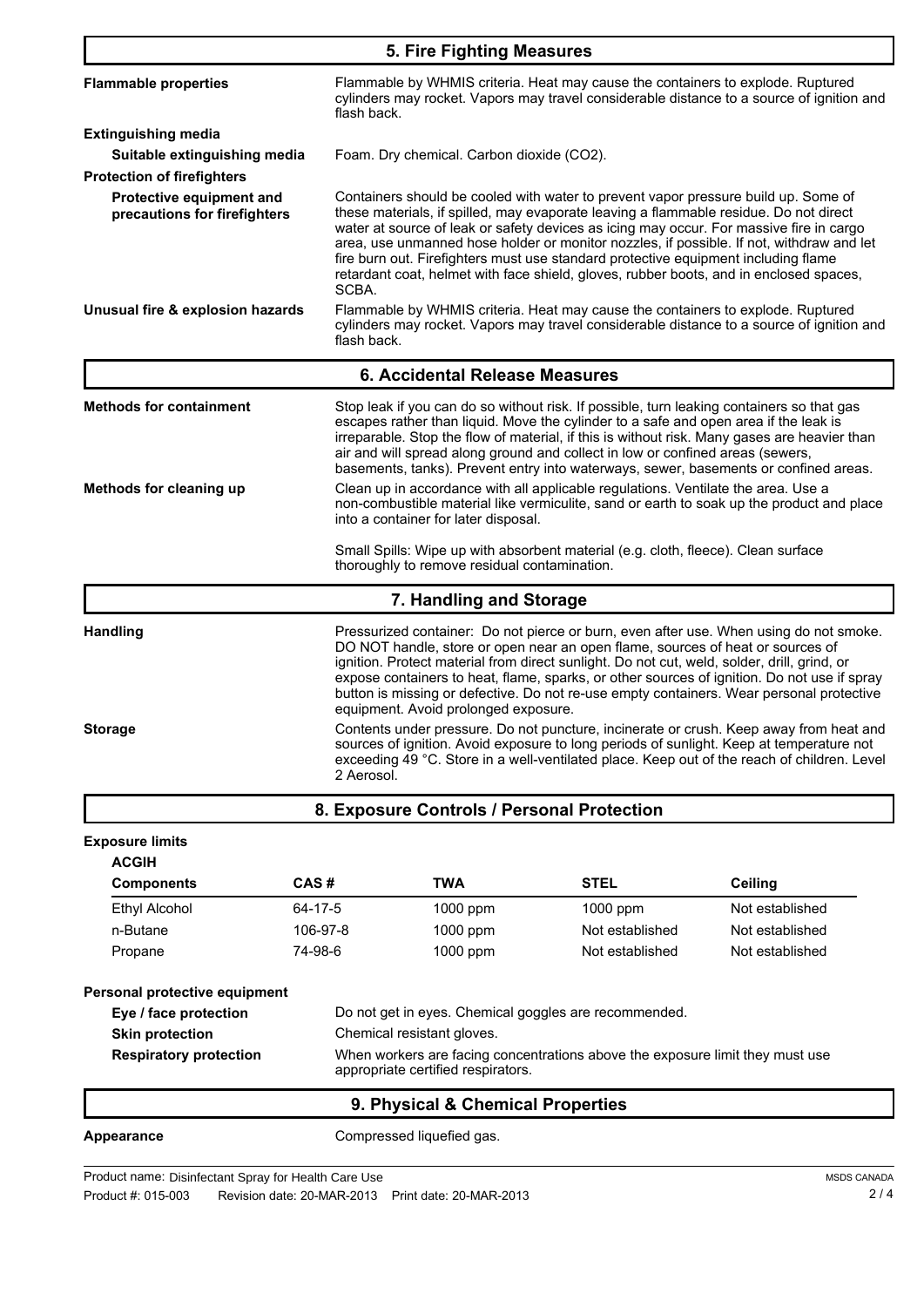| <b>Boiling point</b>                                                                                                                          | 143.6 $\degree$ F (62.2 $\degree$ C) estimated                                                                                                                                                                                                                                                                                                                  |  |  |
|-----------------------------------------------------------------------------------------------------------------------------------------------|-----------------------------------------------------------------------------------------------------------------------------------------------------------------------------------------------------------------------------------------------------------------------------------------------------------------------------------------------------------------|--|--|
| Color                                                                                                                                         | colorless                                                                                                                                                                                                                                                                                                                                                       |  |  |
| <b>Evaporation rate</b>                                                                                                                       | Not available                                                                                                                                                                                                                                                                                                                                                   |  |  |
| <b>Flammability (HOC)</b>                                                                                                                     | 23.3798 kJ/g estimated                                                                                                                                                                                                                                                                                                                                          |  |  |
| Flammability limits in air, lower, %<br>by volume                                                                                             | Not available                                                                                                                                                                                                                                                                                                                                                   |  |  |
| Flammability limits in air, upper, %<br>by volume                                                                                             | Not available                                                                                                                                                                                                                                                                                                                                                   |  |  |
| <b>Flash back</b>                                                                                                                             | Yes                                                                                                                                                                                                                                                                                                                                                             |  |  |
| <b>Flash point</b>                                                                                                                            | -156 °F (-104.4 °C) Propellant                                                                                                                                                                                                                                                                                                                                  |  |  |
| Form                                                                                                                                          | Compressed gas. Aerosol.                                                                                                                                                                                                                                                                                                                                        |  |  |
| <b>Freezing point</b>                                                                                                                         | Not available                                                                                                                                                                                                                                                                                                                                                   |  |  |
| Odor                                                                                                                                          | fruity alcoholic                                                                                                                                                                                                                                                                                                                                                |  |  |
| <b>Odor threshold</b>                                                                                                                         | Not available                                                                                                                                                                                                                                                                                                                                                   |  |  |
| рH                                                                                                                                            | $9.5 - 10.5$                                                                                                                                                                                                                                                                                                                                                    |  |  |
| <b>Physical state</b>                                                                                                                         | Liquid.                                                                                                                                                                                                                                                                                                                                                         |  |  |
| <b>Pressure</b>                                                                                                                               | 75 - 90 psig @ 70F                                                                                                                                                                                                                                                                                                                                              |  |  |
| Solubility (H2O)                                                                                                                              | Miscible.                                                                                                                                                                                                                                                                                                                                                       |  |  |
| <b>Specific gravity</b>                                                                                                                       | 0.7517                                                                                                                                                                                                                                                                                                                                                          |  |  |
|                                                                                                                                               | 10. Chemical Stability & Reactivity Information                                                                                                                                                                                                                                                                                                                 |  |  |
| <b>Chemical stability</b>                                                                                                                     | Risk of ignition.                                                                                                                                                                                                                                                                                                                                               |  |  |
| <b>Conditions to avoid</b>                                                                                                                    |                                                                                                                                                                                                                                                                                                                                                                 |  |  |
|                                                                                                                                               | Aerosol containers are unstable at temperatures above 49°C. Heat, flames and sparks.                                                                                                                                                                                                                                                                            |  |  |
| Isocyanates. Strong oxidizing agents.<br>Incompatible materials<br>May include oxides of nitrogen.<br><b>Hazardous decomposition products</b> |                                                                                                                                                                                                                                                                                                                                                                 |  |  |
|                                                                                                                                               |                                                                                                                                                                                                                                                                                                                                                                 |  |  |
|                                                                                                                                               | 11. Toxicological Information                                                                                                                                                                                                                                                                                                                                   |  |  |
| <b>Acute effects</b>                                                                                                                          | Acute LC50: 83 mg/l/4h estimated, Rat, Inhalation                                                                                                                                                                                                                                                                                                               |  |  |
| <b>Component analysis - LD50</b>                                                                                                              |                                                                                                                                                                                                                                                                                                                                                                 |  |  |
| <b>Toxicology Data - Selected LD50s and LC50s</b>                                                                                             |                                                                                                                                                                                                                                                                                                                                                                 |  |  |
| <b>Ethyl Alcohol</b><br>n-Butane                                                                                                              | Oral LD50 Rat 7060 mg/kg; Inhalation LC50 Rat 124.7 mg/L 4 h<br>64-17-5<br>Inhalation LC50 Rat 658 mg/L 4 h<br>106-97-8                                                                                                                                                                                                                                         |  |  |
| Propane                                                                                                                                       | 74-98-6<br>Inhalation LC50 Rat 658 mg/L 4 h                                                                                                                                                                                                                                                                                                                     |  |  |
| <b>Sensitization</b>                                                                                                                          | Not expected to be hazardous by WHMIS criteria.                                                                                                                                                                                                                                                                                                                 |  |  |
| Carcinogenicity                                                                                                                               |                                                                                                                                                                                                                                                                                                                                                                 |  |  |
| <b>ACGIH - Threshold Limit Values - Carcinogens</b>                                                                                           |                                                                                                                                                                                                                                                                                                                                                                 |  |  |
| Ethyl Alcohol                                                                                                                                 | 64-17-5<br>A3 - Confirmed Animal Carcinogen with Unknown Relevance to Humans                                                                                                                                                                                                                                                                                    |  |  |
| IARC - Group 1 (Carcinogenic to Humans)                                                                                                       |                                                                                                                                                                                                                                                                                                                                                                 |  |  |
| Ethyl Alcohol                                                                                                                                 | 64-17-5<br>Monograph 100E [2012] (in alcoholic beverages); Monograph 96 [2010] (in alcoholic<br>beverages)                                                                                                                                                                                                                                                      |  |  |
| <b>Mutagenicity</b>                                                                                                                           | Not expected to be hazardous by WHMIS criteria.                                                                                                                                                                                                                                                                                                                 |  |  |
| <b>Teratogenicity</b>                                                                                                                         | Animal experiments showed mutagenic and teratogenic effects.                                                                                                                                                                                                                                                                                                    |  |  |
|                                                                                                                                               | 12. Ecological Information                                                                                                                                                                                                                                                                                                                                      |  |  |
| <b>Ecotoxicity</b>                                                                                                                            | LC50 1750 mg/L, Fish, 96.00 Hours,<br>EC50 929 mg/L, Daphnia, 48.00 Hours,                                                                                                                                                                                                                                                                                      |  |  |
| <b>Environmental effects</b>                                                                                                                  | Contains a substance which causes risk of hazardous effects to the environment.<br>An environmental hazard cannot be excluded in the event of unprofessional handling or                                                                                                                                                                                        |  |  |
|                                                                                                                                               | disposal.                                                                                                                                                                                                                                                                                                                                                       |  |  |
|                                                                                                                                               | <b>13. Disposal Considerations</b>                                                                                                                                                                                                                                                                                                                              |  |  |
| <b>Disposal instructions</b>                                                                                                                  | Contents under pressure. Dispose of this material and its container to hazardous or<br>special waste collection point. Do not incinerate sealed containers. Do not allow this<br>material to drain into sewers/water supplies. If discarded, this product is considered a<br>RCRA ignitable waste, D001. Dispose in accordance with all applicable regulations. |  |  |